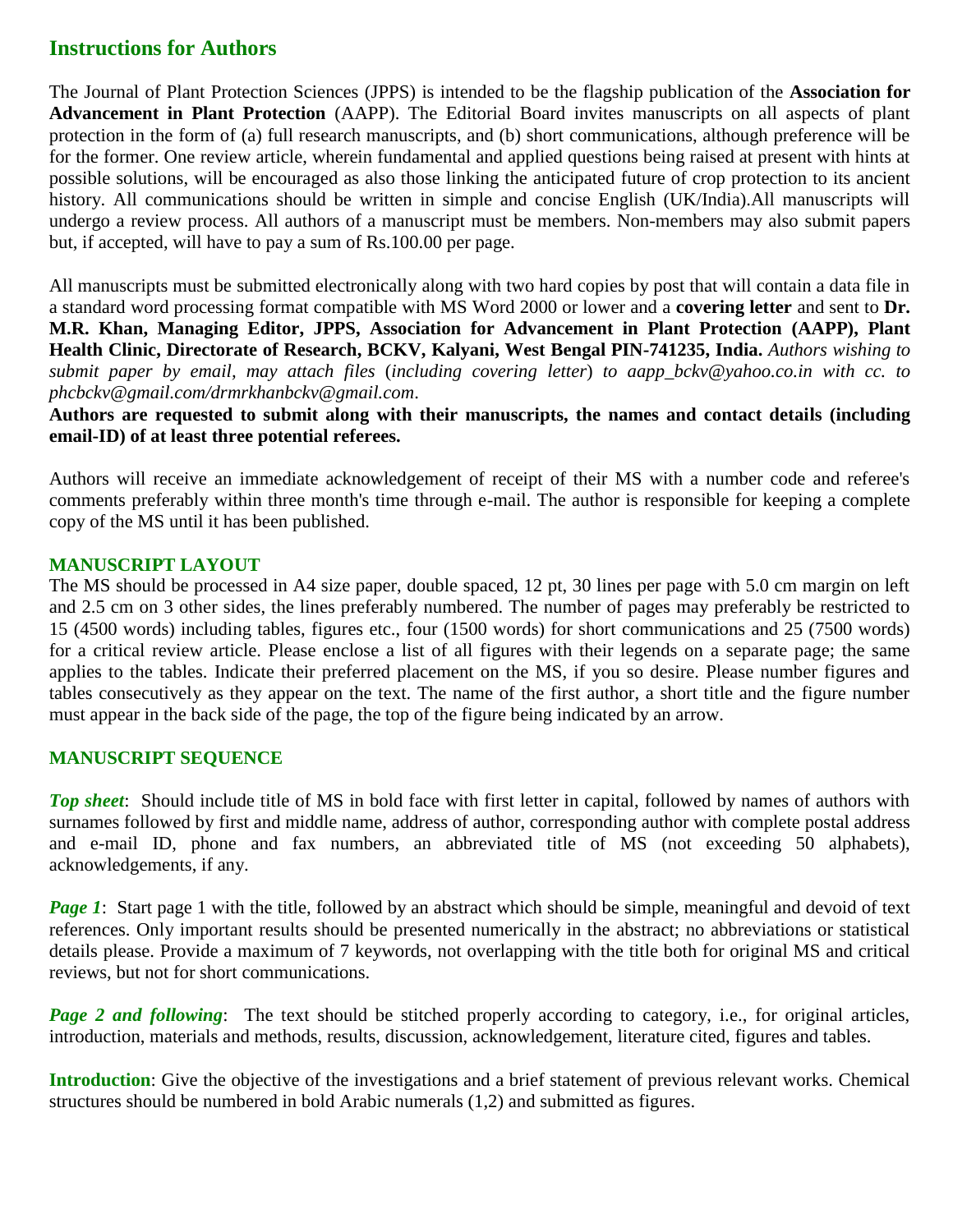**Materials and Methods**: State briefly, in sufficient detail to permit the work to be repeated, the methods and materials used. Only new techniques need to be described in detail and methods should be adequately cited. If modified, the authority for modification must be cited, or if modified by the author himself, sufficient details be provided.

**Results**: Present these concisely without repeating methods, using tables and figures for clarity. Do not list the results again in text. Give adequate indication of the level of experimental error and the statistical significance of the results wherever possible. Use of specific media for quantitative recovery should give efficiency of recovery. No attempt should be made to interpret the results in this section.

**Discussion**: This section should present a concise interpretation of the results obtained without repeating earlier sections. The interpretation should be evaluated against earlier, similar work done elsewhere. In a last paragraph one may attempt to draw one's conclusion(s) from the presentation.

**Acknowledgements**: Should be kept to the minimum and written only in the top sheet.

**Literature Cited**: These should be checked carefully and confirm to style. Thus, in the text reference to unpublished work should be cited as (Khatua DC, unpublished) or (Pan SK 2005, pers comm). Published references should be cited in text as (Brown & Dasgupta 1935; Snyder 1963; Das *et al*. 2002) or Pandey (1945) or Srivastava & Mishra (1986) or Agnihotri *et al*. (1973). In other words, up to two authors give the names; for more than two, give the name of the first author followed by *'et al.*'.

Under the main section of Literature Cited, references should be cited in an alphabetical order, e.g., Authors, year, title of paper, name of journal in full (italicized), volume number (bold face), colon, pages (x-y). When in the same year the same authors have published more than one paper, the letters, b, c…after the year may be inserted to distinguish them. The references should be cited as:

one paper, the letters, b, c…after the year may be inserted to distinguish them. The references should be cited as:

Bridge J. 1996 Nematode management in sustainable agriculture. *Annual Review of Phytopathology* **34**: 201-25.

Sharma P Dureja P. 2004 Evaluation of *Trichoderma harzianum*……interface. *Journal of Mycology & Plant Pathology* **34**: 47-56.

Virk PS Khush GS Peng S. 2004 Breeding to enhance………..approach. *International Rice Research Notes* **29**: 5- 9.

Broghe K Chet I Holiday M Cresman R Biddle P. 1991 Transgenic plants………fungal pathogen. *Science* **254**: 1194-97.

# **Books** :

Agrios GN 1997 *Plant Pathology*, 4th Ed. Academic Publishers, New York, 635 pp.

Alexopoulos CJ Mins CW Blackwell M 1996 *Introductory Mycology*, 4th Ed. John Wiley, New York, 868 pp.

# **Edited Books**

Horsfall JG Cowling EB (Eds) 1980 *Plant Disease-An Advanced Treatise*, Vol. 5 Academic Press, New York, 534 pp.

#### **Chapters in Edited books**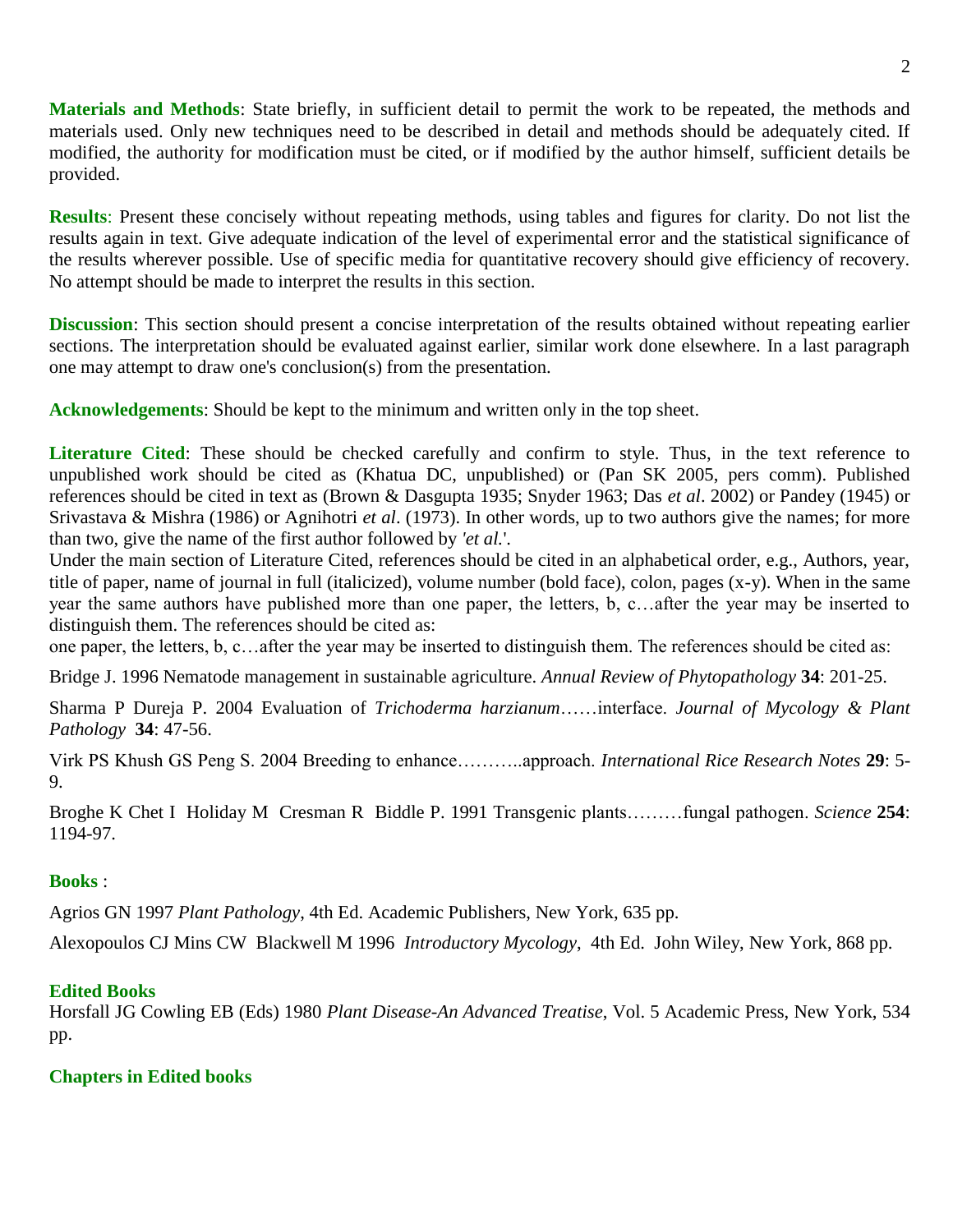Rabbinge R. 1992 Options for ………. Europe, pp 211-28. In *Biological Control and Integrated Crop Protection*  (Eds van Laeterven JC Minks AK dePonti OMB) Wageningen Pundoc, 239 pp.

### **Online citation**

Beckleheimer J 1994. How do you cite URLs in bibliography ? [www document]URL Http://www.nrissc.navy. Mil/meta/bibliography.html

### **Table**

Keep them to a minimum. Make sure the data cannot be better represented through narration. *Do not repeat both*. Keep number of columns as few as possible. Avoid vertical and horizontal lines except at top and bottom. The concise title and other essential details as foot notes (marked 1,2…as superscript) should be self explanatory. Units should appear in parenthesis at column's headings.

**Illustrations**: Include only if essential and number line drawings, figures and photographs in a single sequence in order of appearance of Arabic numerals (1, 2, 3………). Use essential details in the legend. Write authors names, title of paper in back of each illustration using a soft 2B pencil. Photomicrographs must have a scale bar. All legends should be continued in one list and typed on a separate sheet. In electronic format save each figure as a separate file, in .eps, .ps, .pdf or tif when a MS is accepted for publication and *include a source file*. Write on the disk, the software package used to create the files. Reproduction of photographs already printed will not be accepted. Line drawings should be in a form suitable for direct reproduction, not larger than A4, supplied as original drawings in black ink with stenciled lettering on plain white paper or as high quality laser or ink jet prints. Hand written lettering is not acceptable. Colour print charges will be intimated when a MS is accepted for publication.

Graphs should be provided in MS Excel format and stored with original MS Excel data file without captions. On graphs include units on axes. Units should be in the same form as used in text. Data points should preferably carry error bars where appropriate. Please do not use patterns; rough hatching is possible.

Line drawings and figures should all require same degree of reduction and all characters must be chosen so that after reduction they are at least 1.5mm in height. The type space of the Journal is approximately 172mm wide; 240mm deep in two columns, each 81cm wide and characters, therefore, should be large enough to be legible after reduction of figure to column width.

### **Nomenclature** :

Rules of biological nomenclature should preferably be followed. As a general guide The *CBE Manual for Authors, Editors and Publishers: Scientific Style and Format* (6th Ed 1994; Council of Biology Editors, Inc., Chicago IL 60603 USA) is recommended

**Enzyme Nomenclature**: Preferably see http://www.chem.qmul.ac.uk/iubmb/enzyme/

**Scientific Names** : Citations of authorities for binomial is mandatory and should be restricted to first use. Suggested websites are:

*For bacteria*: http://www.bacterio.cict.fr/ or http://www. dsmz.de/bactnom/bactname.htm

*For Viruses*: http//www.ncbi.nim.nih.gov.ICTVdb/Ictv/index.htm. Or

http://www.scri.sari.ac.uk/vir/ictvhome.html.

*For fungi*: http://www.indexfungorum.org/Authorsof FungalNames. htm.

*For insects*: Common Names of Insects and Related Organisms can be used to verify insect names including nematodes.

*Symbols, formulae and equations*: Write these with great care using SI units and symbols where possible (see British Standards Publication PD 5686, 1972; part 1 of BS 1991: 1976). Common units include: concentration gm-3, mg litre-1 (not ppm nor g/cu m/, not %w/w nor %w/v); molarity M (not normality); pressure as Pa of mm Hg (not psi, nor torr).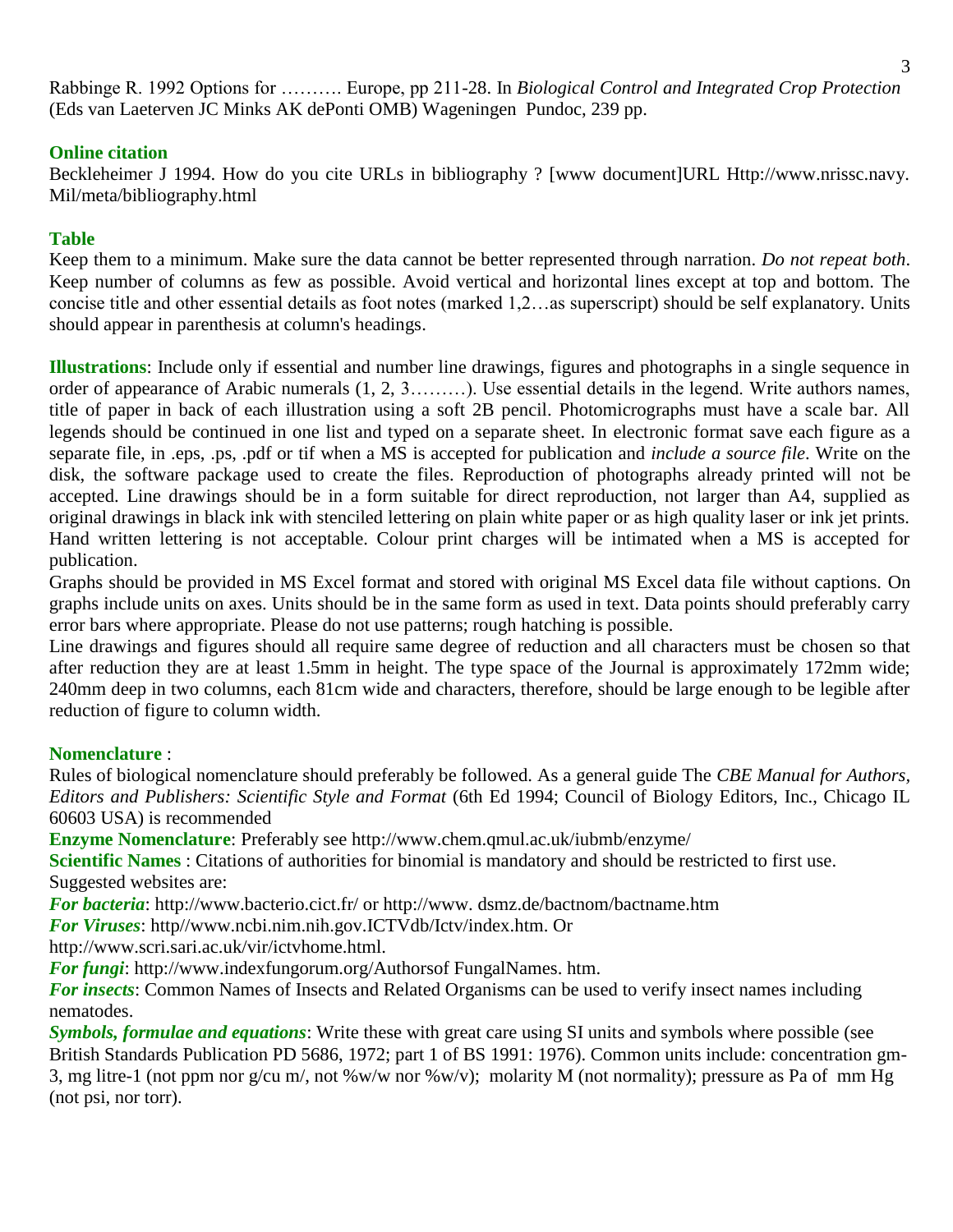#### **Critical Reviews**

Authors wishing to submit a critical review should first submit an outline proposal to aapp\_bckv@yahoo.co.in with cc. to csen12@rediffmail.com/phcbckv@gmail.com.

#### **Short Communication**

Write title of communications in bold face. Title with first letter capital followed by followed by name of authors- (Last, initials of first and middle names), address of the corresponding author and e-mail ID).

Arrange the text into a short paragraph on introducing the problem and objectives of experimentation; a 2nd paragraph briefly on materials and methods used and then the results and discussion in the next ones without using any subhead. Number the citations by 1, 2, 3……… and cite them after the running script according to the numbers in the style mentioned for full MS without the title of the cited papers.

Routine germplasm test results in field, *in vitro* pesticide efficacy assessment tests, nutritional studies of fungal pathogens or their routine in vitro growth parameters are not acceptable. They may, however, be routed to the Short Research Notes column of the NEWSLETTER, if the author(s) feel there is a relevance to plant protection. Confirmed results of artificial inoculation and protection in any form, however, will be accepted. Tables, figures, nomenclature should follow the same guidelines given for full MS.

### **Ethics**

Full papers should provide data conclusions based on experimental results repeated at least twice or in case of field experiments, for two seasons, with statistically adequate replicates. Submission of the articles imply that (i) the work, in part or in full, has not been submitted elsewhere (except as abstract in a newsletter, or Annual General Meeting of any Society, (ii) does not contain tables, figures or photographs that have already been published elsewhere, (iii) it is not under consideration elsewhere while under consideration in this Journal, (iv) accepted paper has full copyright of AAPP, (v) that in quoting any work, or data, previous permission has been obtained from the publishers/authors, (vi) corresponding author has obtained written consent of all co-authors prior to submission of the paper.

#### **Resubmission of Revised MS**

Resubmission will follow the same rules as original publication.

#### **Proof Correction**

Corresponding author will receive proof via e-mail along with referee's comments as an Acrobat pdf (portable document format) file which should be reviewed, hard copy obtained and returned within a week by mail or by fax. The acrobat reader software can be downloaded free of charge from the website:www.adobe.com/products/acrobat/ readstep2.html to enable reading on screen, obtaining a printout in order to add any corrections to be inserted. In the final proof, the author's corrections should be restricted to typesetting errors or it may be left to the editors of the Journal. No complaints will be entertained under the circumstances.

The corresponding author will receive a pdf file as an off-print. Additional hard copies of published paper can be ordered on payment of charges to be attached with the final proof or on demand.

#### **Finally**

The editors seek your cooperation in confirming to the guidelines as far as possible so that publication of the journal may be carried out with highest possible efficiency and to everyone's satisfaction while meeting the quality standards the fraternity demands.